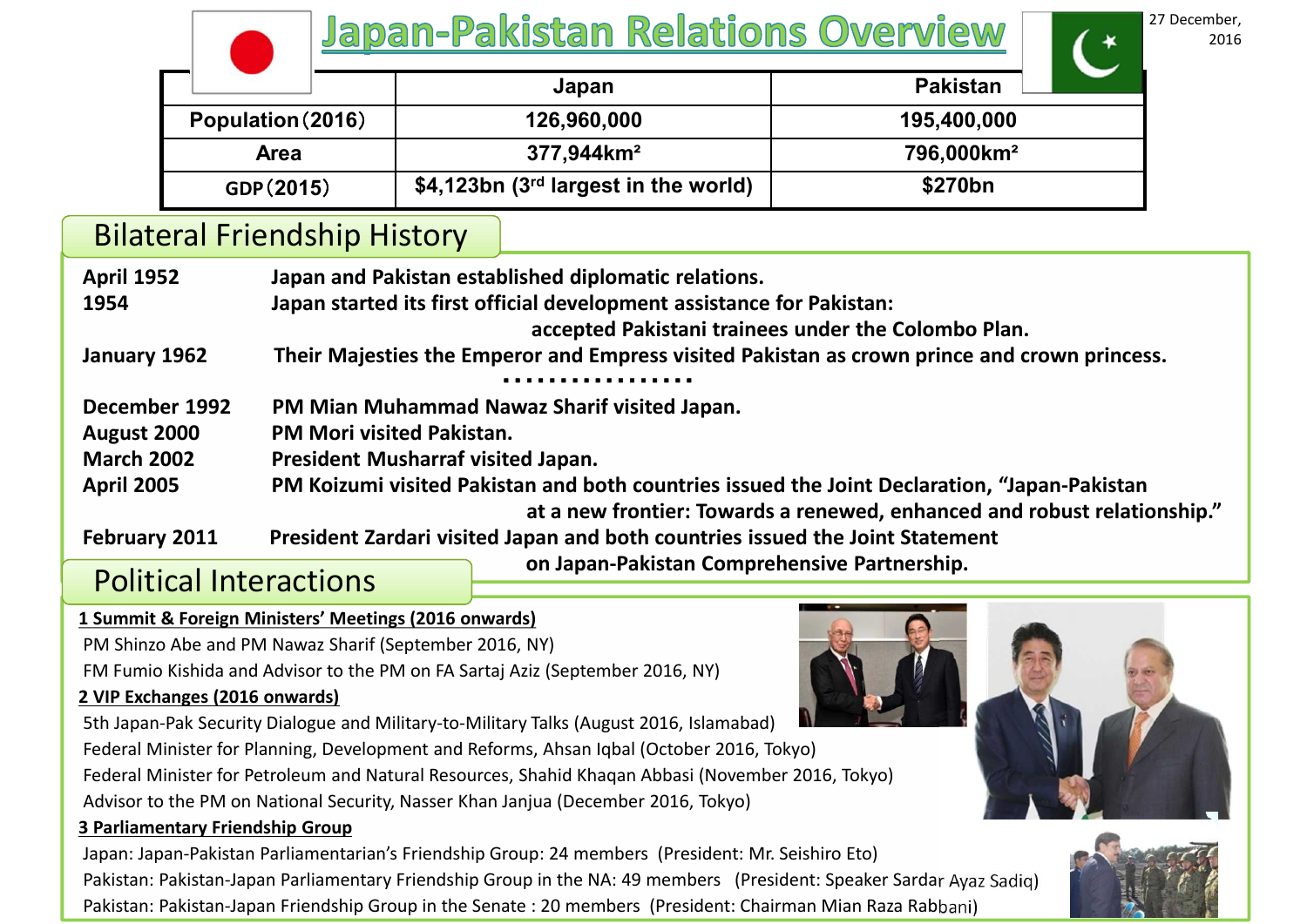# Economic Relations

1 Holding the 5th Pakistan Japan Government Business Joint dialogue and the 7th Pakistan Japan Business Dialogue (November 10th, 2015)

○Pakistan and Japan exchanged their views on a wide range of economic issues, and finalized the outcome document.

## **2 Trade**

○Import from Japan: US\$1,825million(2016FY). Export to Japan: US\$176million (2016FY).

○Japan's major exports to Pakistan are vehicles, vehicles parts, machinery, and steel (2016FY).

○Japan's major imports from Pakistan are textiles, textile articles and chemical products (2016FY).

## **3 Investment**

○Net inflow of Foreign Investment from Japan is at US\$ 74.0 million (2015FY).

○ About 80 Japanese-affiliated companies do business in Pakistan.

## **4 PJBF and JBCCC**

○PJBF(Pakistan Japan Business Forum) was established in 2001 by Pakistani companies and Japanese companies for the purpose of strengthening the business relationship between Pakistan and Japan. The number of members is 134 as of December, 2016.

○JPBCC (Japan Pakistan Business Cooperation Committee) was established in 1984 by Japanese companies for the same purpose as the PJBF. The number of members is 19 as of December, 2016.

## Development Assistance

## **1. Japan is the third largest OECD/DAC donor to Pakistan (2013, OECD/DAC data).**

## **2. Total amount of assistance since 1954**:

¥1,278 billion (Loan: ¥981 billion, Grant: ¥259 billion, Technical Cooperation: ¥51 billion) (FY2014)

## **3. Priority Areas**

(1) Economic Infrastructure (Energy, Investment Climate, etc,) ;(2) Human Security and Social Infrastructure (Health, Education, Disaster Management, Water); (3) Balanced Regional Development (Border Region, Security)

## **4. Some Flagship Projects**

○760km of *Indus Highway* between Peshawar and Karachi has been improved under Japan's assistance. In particular, *Kohat Tunnel* is known as a symbol of friendship. (Soft loans of ¥80 billion in total)

○Japan has been supporting *Polio Eradication* in Pakistan since 1996 (i.e. Grants of ¥11 billion in total and a soft loan of ¥11 billion). The number of polio cases has been reduced from more than 30,000 in 1994 to 54 in 2015.

○Japan has been supporting *PIMS (Pakistan Institute of Medical Services)* since 1982 (Children's Hospital,

Mother and Child Health Center and College of Nursing and Paramedical Institute). (Grants of 11 billion yen in total)

## **5. JICA Trainees**

○JICA has accepted and trained 7,747 Pakistani trainees both in Japan and in Pakistan and 2,030 JICA experts were dispatched to Pakistan since 1954 until the end of 2014.